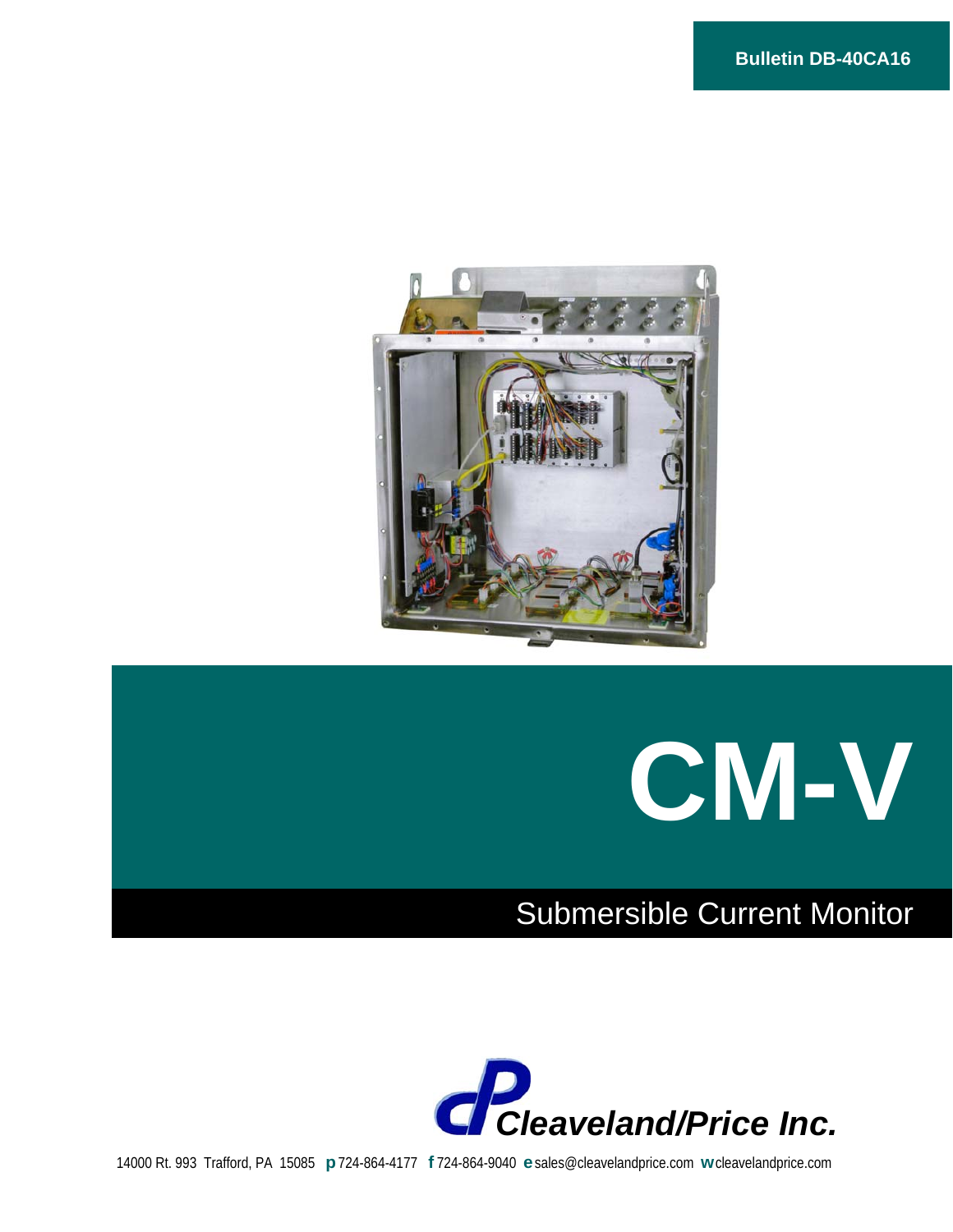## **ApplicaƟon**

The Cleaveland/Price submersible current monitoring assembly CM-V enables utilities to monitor the current values of up to 10 underground 3‐phase circuits within a vault. The unit is able to report line current values on a periodic basis or when polled. The CM-V is provided with high and low set points for each circuit that will activate an alarm when any current value is outside of the set parameters.

Communication from the CM-V can be by cell modem, radio, or fiber optics. Ethernet, RS-232, and RS-485 connections are provided on the Reliatronics RTU 3200 device. For local communication with the RTU, a water-tight external RJ-45 connector with padlockable cover is provided. The RTU is provided with DNP 3.0 protocol.

Water-tight cables from the CTs are provided. All connections between the CM-V enclosure and the cables are water-tight.

The CM-V is designed for easy handling and installation and will easily fit through a 36" man hole access.



Current monitoring assembly with inputs from 30 CTs (10 circuits)



### *CM‐V Component Layout*

Potted CT wiring entrances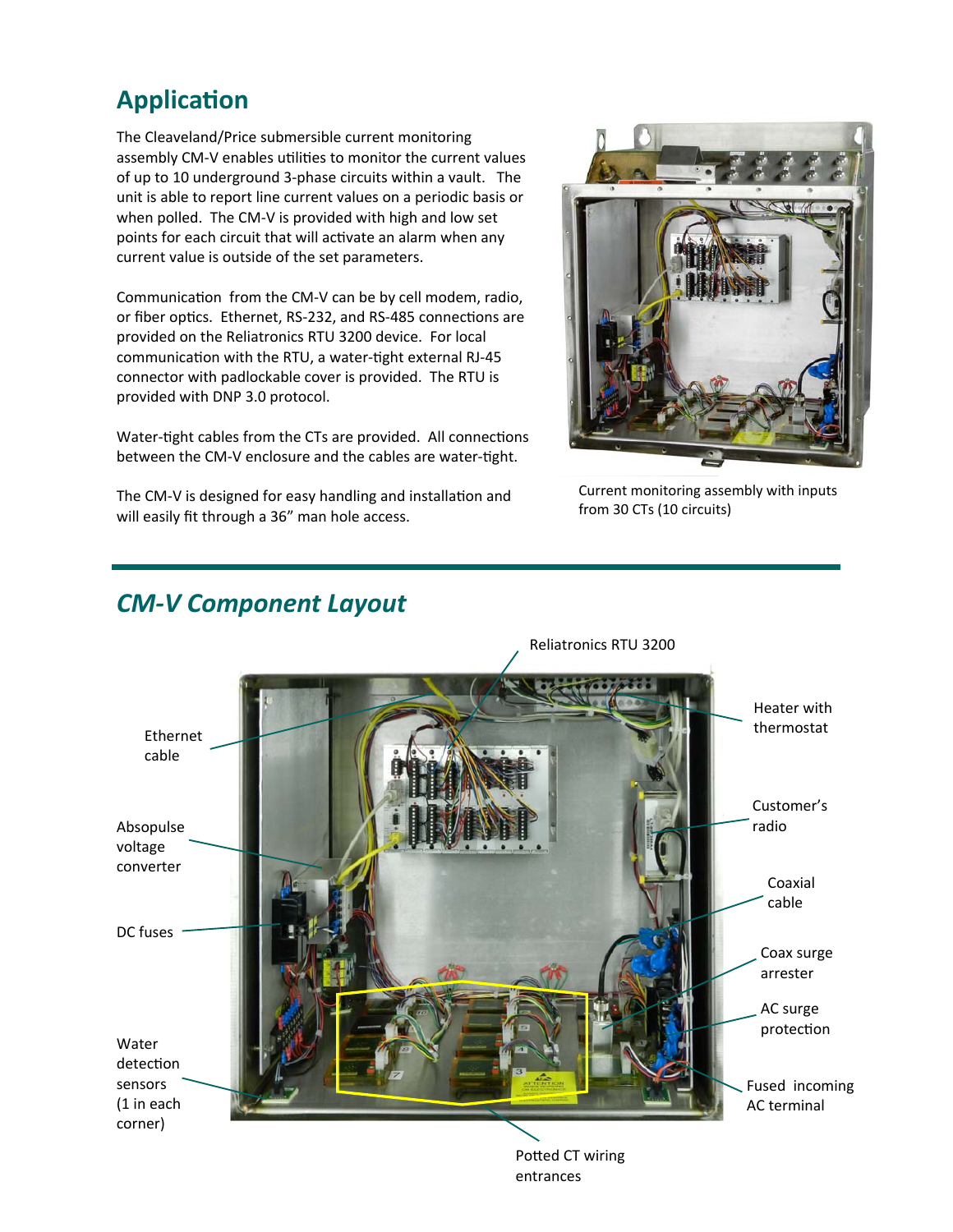## *Current Monitoring in an Underground Installation*



#### **BUILDING RELIABILITY INTO A VAULT MOUNTED CURRENT MONITORING STATION**

The environment in switch vaults is nasty. Vaults regu‐ larly fill with water that contain all sorts of contami‐ nants. The Cleaveland/Price CM‐V enclosure is de‐ signed specifically to endure this kind of environment.

The submersible vault mounted CM‐V enclosure is rat‐ ed IP68 and features:

- Stainless steel construction
- Removable gasketed access panel
- Gore vent to allow equalization of ambient and internal enclosure pressure
- Pressure fill valve
- $\bullet$  Lifting eyes
- Keyhole mounting points

Each CM-V enclosure undergoes a production test that verifies that the enclosure is water-tight.

#### **INDICATION LIGHTS AND COMMUNICATION PORT**

The CM-V is supplied with bright LED lights for fault indication on any of the numbered circuits. A watertight, tamper-proof RJ-45 port with padlockable cover is available for local interface with the controller's RTU.

#### **WATER-TIGHT WIRING ENTRANCES**

All wiring entrances into the CM‐V terminate to encapsulated connectors. Wiring entrance points are supplied with sealing caps that protect contacts from contamination should the external wires not be connected. Even without the caps in place, the potted connections prevent the entrance of water. External wires supplied by Cleaveland/Price are designed and manufactured to prevent the ingress of water.

#### **TRUST BUT VERIFY**

The CM-V enclosure is designed to insure its IP68 rating. To verify that the unit is water-tight, the enclosure has moisture detection sensors at each bottom corner that will activate an alarm should there be any accumulation of water within the control enclosure.